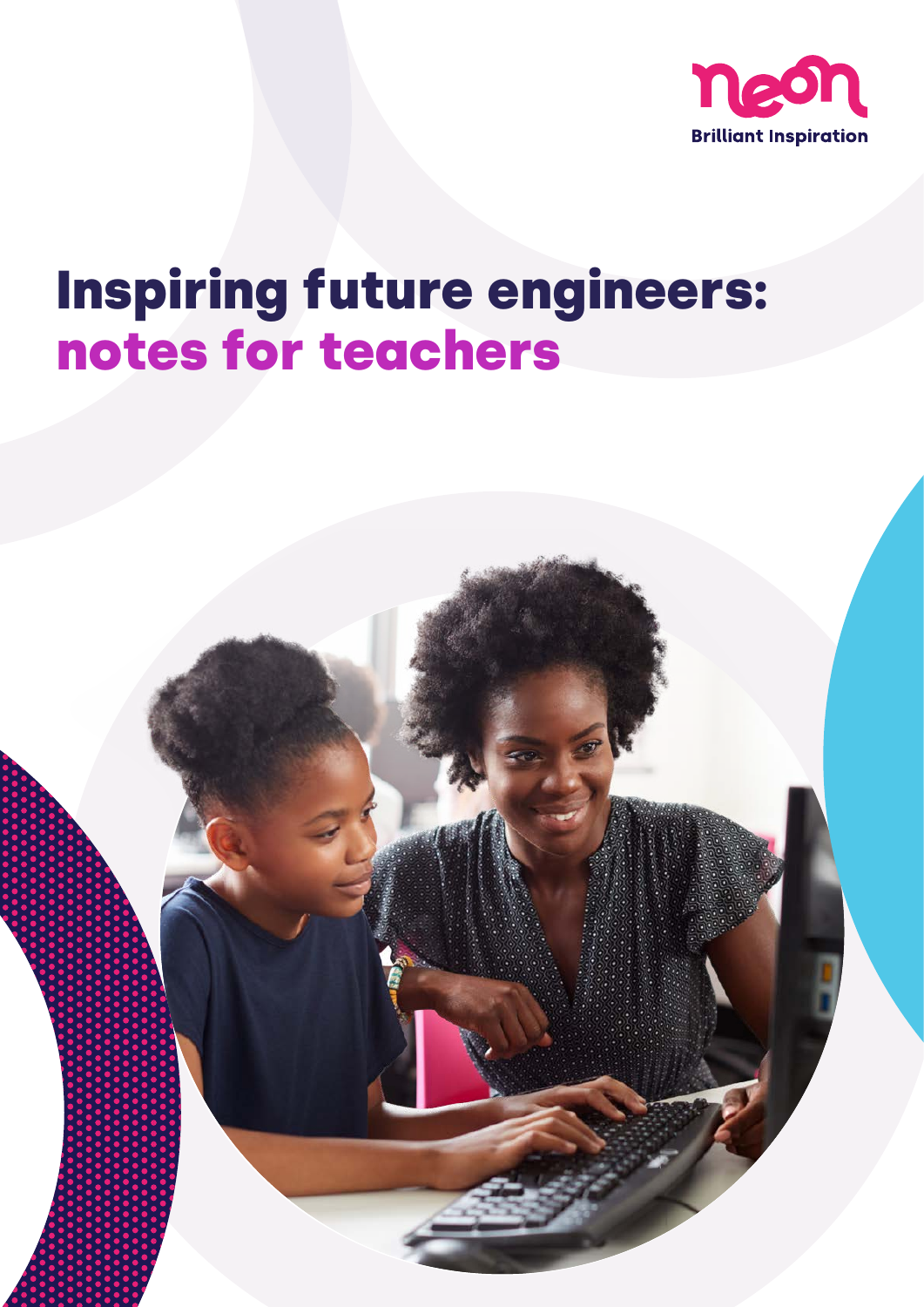# What is engineering?

**Engineering is about making a difference to the world by solving problems, improving things and designing things. The scope and breadth of the engineering sector is huge. Engineering is part of everything we use and is crucial to our ability to adapt and thrive in the future.**

For instance, engineers are finding innovative ways to construct and power our buildings more sustainably, protect us from cyber-attacks, enable space exploration, respond to viruses and diseases, bring clean water to remote communities, facilitate greener, easier, safer travel, transform the lives of disabled people, enhance our enjoyment of food, sport, films, music and computer games… and much more.

#### Why is engineering a good career choice?

**Professional** engineers are well paid

Engineers are in demand in many different sectors



Engineers can work in all sorts of environments – at home, in a design studio, underground, at sea, in space, in a hospital, in a theatre, outdoors…



Engineering is a very creative career

Engineering is a varied, interesting career with opportunities to develop new skills, work with teams of other professionals and be a part of exciting projects, at home and overseas







**Engineers** help improve people's lives and solve global challenges

Like doctors and lawyers, professional engineers are well respected and get to use letters after their name (e.g. CEng denotes a Chartered Engineer)

Wherever your interests lie - fashion, film, architecture, robots, medicine, space, the environment – there will be engineering involved. Your passion could become your career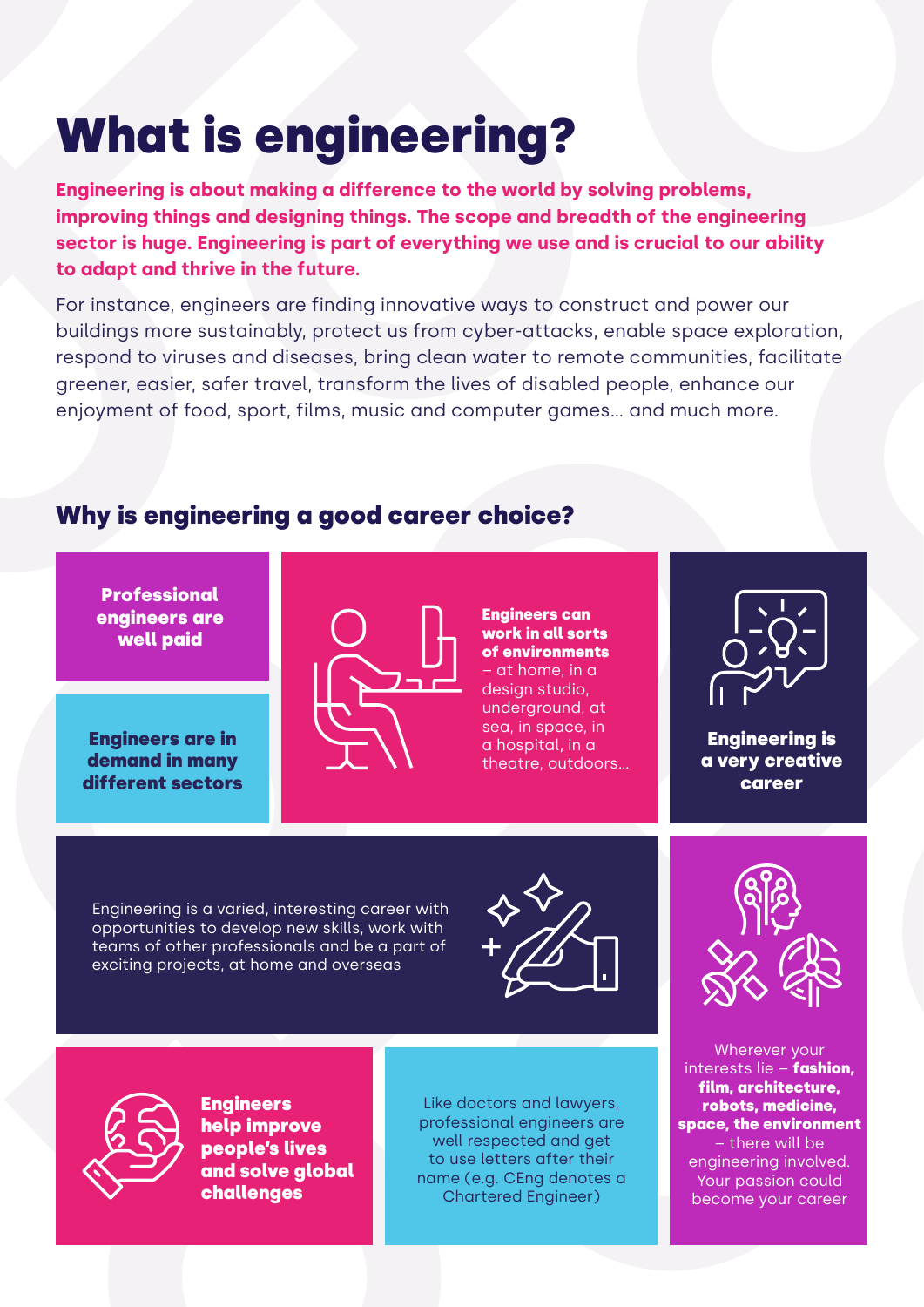### What are the routes into engineering?

- There are many different routes into engineering – students can choose the best route for them
- Have a look at the careers leaflets available to download from the careers resources section on Neon, for more detailed information that can be shared with students <neonfutures.org.uk/resource>
- A levels, T levels, Scottish Highers and Advanced Highers, apprenticeships, BTECs (and other vocational qualifications), degree apprenticeships, degrees and masters degrees, can all lead into engineering. There are leaflets that describe the different routes into engineering that can be downloaded from Neon <neonfutures.org.uk/resource>
- Relevant subjects for engineering include maths, physics, design and technology, computing, chemistry, geography, construction and the built environment, art and languages
- Around a third of engineering degree courses require students to have maths and/or physics at A level or equivalent – visit the UCAS website to check specific entry requirements

### What are the current challenges?

- Students are currently not very well informed about engineering careers and the difference that they could make as future engineers
- Too few students especially girls are taking subjects that would keep their options open for engineering careers, i.e. maths, physics, design & technology, and computing
- There is currently an underrepresentation of women and people from minority ethnic groups in the UK engineering sector – we are missing out on talent and diversity of thought
- We need more engineers in the UK and globally to work on critical issues such as finding sustainable sources of power, producing enough food and clean water for everyone, reducing the impact of pandemics and natural disasters, cleaning the ocean, tackling poverty and coping with a growing – and ageing – population

### How can I inspire my students to consider STEM/engineering careers?

• Use the search function to find an engineering experience for your school, to help your students explore engineering in a hands-on way

#### <neonfutures.org.uk/experiences>

- Research has shown that students who have multiple opportunities to engage with a role model in engineering, or find out more about the engineering workplace, stay engage with engineering as a career. Consider booking multiple experiences over time, to achieve the greatest impact
- Use our editable PowerPoint presentation 'Engineer your future' to inform students about a career in engineering. It explains what engineering is, why it is important, what engineers do and asks questions to get students thinking about what engineering will look like in the future
- Encourage students to take the 'Meet the future you' careers quiz to find out how their skills and interests could lead them to become a Civilisation Saver, Mechanical Marvel, Universe Explorer, or a different type of engineer

<www.mtfy.org.uk>